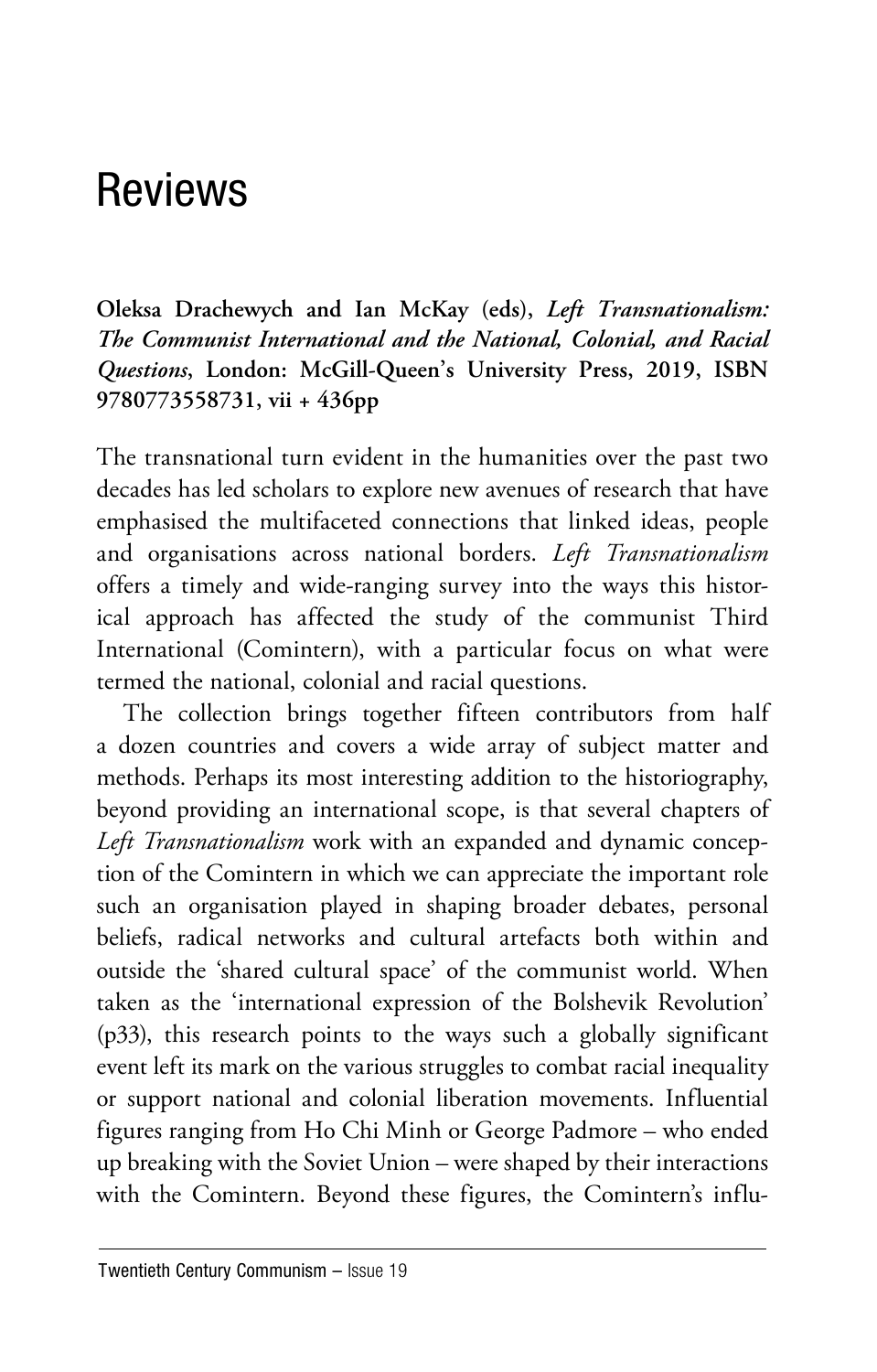ence spread globally to differing degrees and competed with various networks, through individuals, ideas and debates, and publications.

As well as establishing the context of the chapters to come, the editors' excellent introduction makes the case for studying the Comintern using the transnational approach by reviewing the historiographical debates surrounding the Moscow Rules paradigm. By eschewing the methodological nationalism, as well as the top-down assumptions surrounding the rank-and-file of the various national communist parties, this introduction seeks to move beyond the 'prevailing wisdom' of considering these parties as simply powerless Moscow pawns. In the course of this argument, Drachewych and McKay point to the many Marxist traditions upon which discussions of national, colonial, and racial questions would draw and the role of the Comintern in developing and disseminating these ideas. These topics are then picked up in the four sections of the collection, which present a snapshot of the state of the field.

The chapters of the first section discuss the 'orientations' of the Comintern and the overarching framework of the research to come. Both Lih and Smith conceptualise the International as an extended project, respectively, in terms of chronology and influence. Perhaps surprisingly, the transnational aspect is not immediately apparent in Lih's chapter, which argues for seeing the Third International as the continuation of the Second, albeit with a broader scope and global (as opposed to merely European) reach. S. A. Smith, on the other hand, looking beyond the Comintern, offers a stimulating if broad discussion of the wider appeal of the Bolshevik Revolution to the colonial world and the role of radical networks in the transnational circulation of texts, ideas and people. Riddell's chapter offers a similar broad discussion, although one more focused on the Comintern itself, in his examination of the development of the anti-imperialist united front policy in the colonial world. Finally, Kocho-Williams discusses the diplomatic and trade battle between the Britain and the Soviet Union by focusing on the latter's challenge to British India. Here we see example of the strength of this collection as the chapter explores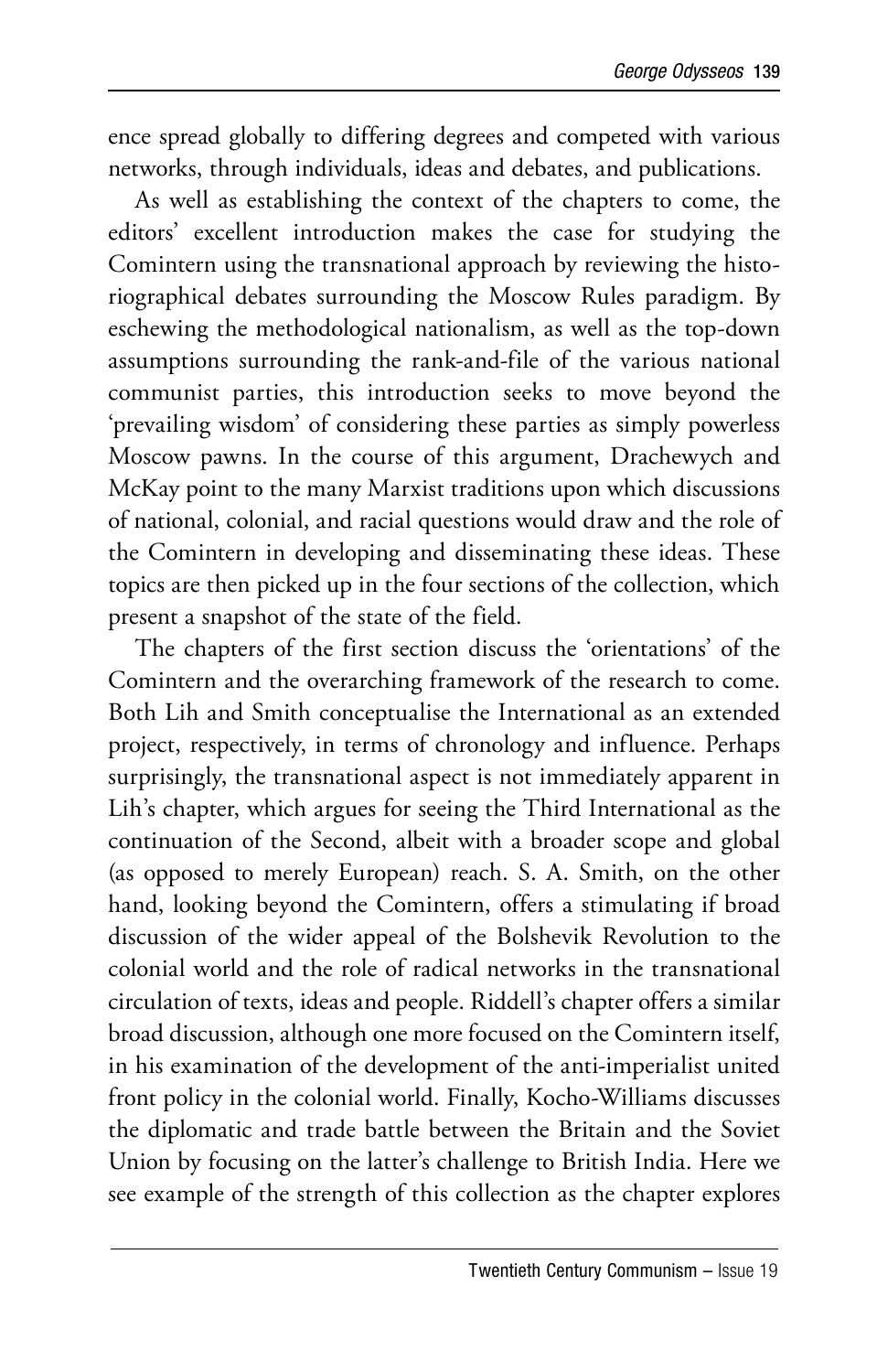the various agencies and agents at work, such as Indian communist M.N. Roy and the Indian émigré networks, being placed in their transnational context.

The importance of individuals who traverse radical networks is explored in the second section. Here, the strongest contributions come from authors who leave aside the structures of Comintern to describe the (often messy) radical networks that people moved through. Pujals' chapter looks at the lives of several 'fellow travellers' in Latin American and the Caribbean who were influential in the creation of a 'culture of modernity' in the region. Though these *poputchiki* had different degrees of engagement with International Communism – ranging from personal friendships to membership in anti-imperialist front organisations – their later works bear the signs of their affiliation, indicating the potential of Communism to act as a global force. Lévesque, using memoirs and other autobiographical writings, explores the multifaceted ways Canadian communists were socialised into a movement that was by its very nature transnational through educational institutes, organisations and international trips. Despite the chapter only briefly engaging with the Canadian national question, the importance of the transnational connections made by these individuals are made abundantly apparent. Closing the section, Xiaofei Tu offers an informed discussion of Japanese communist leader Nosaka Sanzo's links to the Comintern and the Chinese Communist Party, though perhaps their methodology stands a little at odds with the rest of the section.

Having built the conceptual context, the third section on 'Race and Colonialism' explicitly starts to discuss the topics in the subtitle of the collection. In their respective chapters, Evan Smith and Drachewych discuss the relationships between the Comintern and the communist parties of Britain and its Dominions. While both chapters use a comparative approach, they use this method in slightly different ways, giving an indication of the potential of the transnational perspective. The latter explores the inconsistencies of Comintern racial policy directives towards the parties of Australia,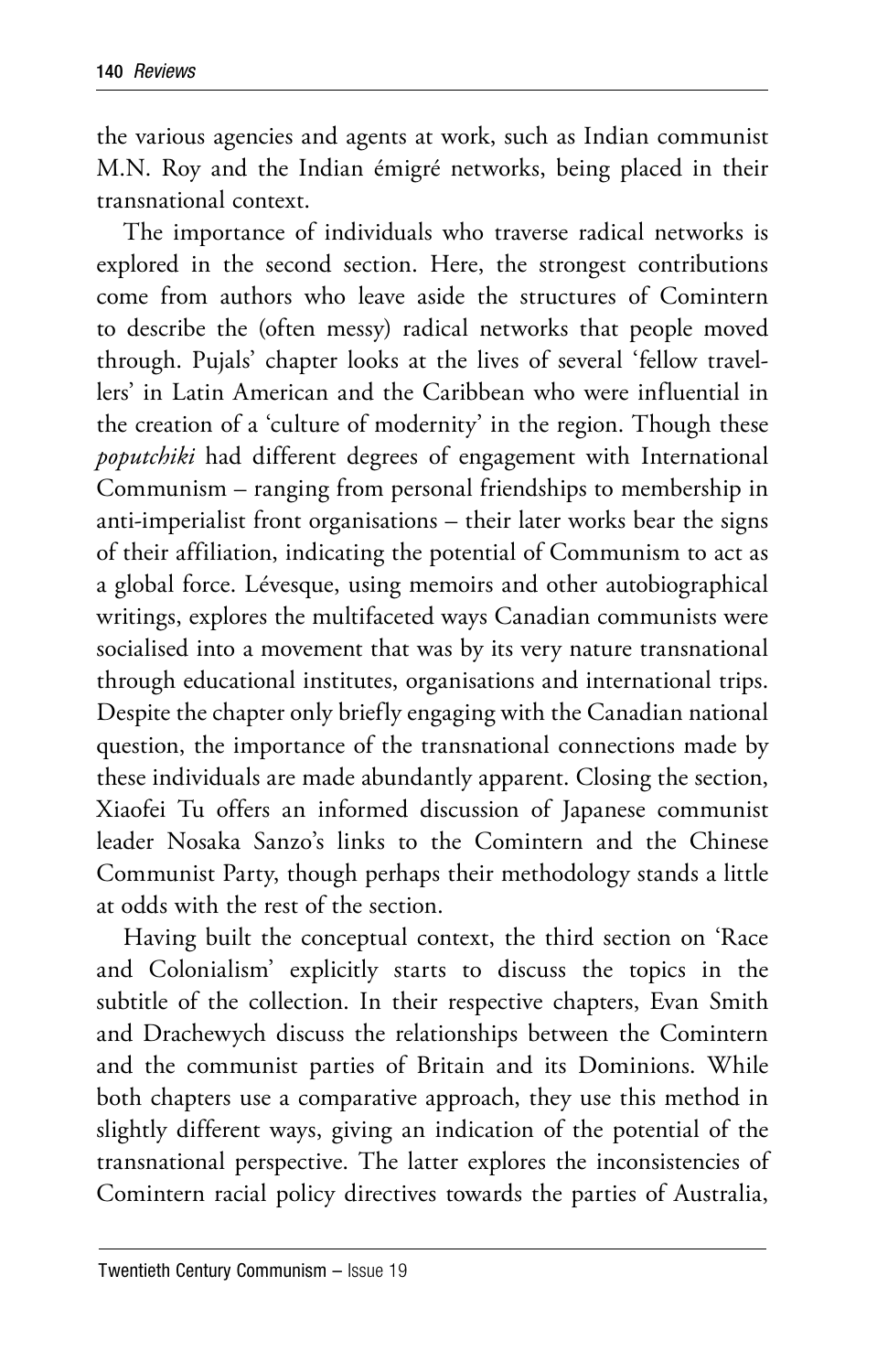South Africa, Canada and New Zealand. The former, on the other hand, utilises the concept of 'hubs' to discuss how the anti-colonial rhetoric of the communist parties in Britain and the former two of the aforementioned Dominions were affected not only by the Moscow-centred Comintern, but also by a competing older imperial network centred around London, as well as 'horizontal' networks linking Sydney and Johannesburg/Cape Town. The last two chapters shift these questions to Latin America and Southeast Asia. Becker's chapter engages with the different approaches of the Peruvian and Ecuadorian communists to the 'Indian Question' pointing to the degree of interaction between these parties and the Comintern, as well as the role of the rhetoric of indigenous nationalist movements. Xie, on the other hand, seeks to problematise the notion of 'Chineseness' in their discussion of the role of China in establishing or inspiring communist movements in the Dutch East Indies, French Indochina and British Malaya.

The fourth and final section examines the Comintern and 'National Questions'. Here the discussion is dominated by chapters on the communist movement in Canada, which is understandable for a collection published in the *Rethinking Canada in the World* series but might seem rather repetitive for the general reader. Looking beyond the centre-periphery debate surrounding the Comintern, Dyakonova discusses the difficult relationship between the Young Communist League and the Communist Party of Canada as it related to the question of the different 'language sections' of the somewhat decentralised Canadian communist movement and the issue of Canadian independence. The question of French Canada is of particular interest and is further explored in McKay's chapter, which places the issue in the context of the Comintern's 'contested legacy' on the national question as well as the various radical networks that linked Canada to the United States and Moscow. On the other hand, Beaulieu's chapter offers a more critical, if slightly normative, narrative of Canadian communism and ethnicity at the Lakehead. Belogurova rounds off the section with a discussion on the Chinese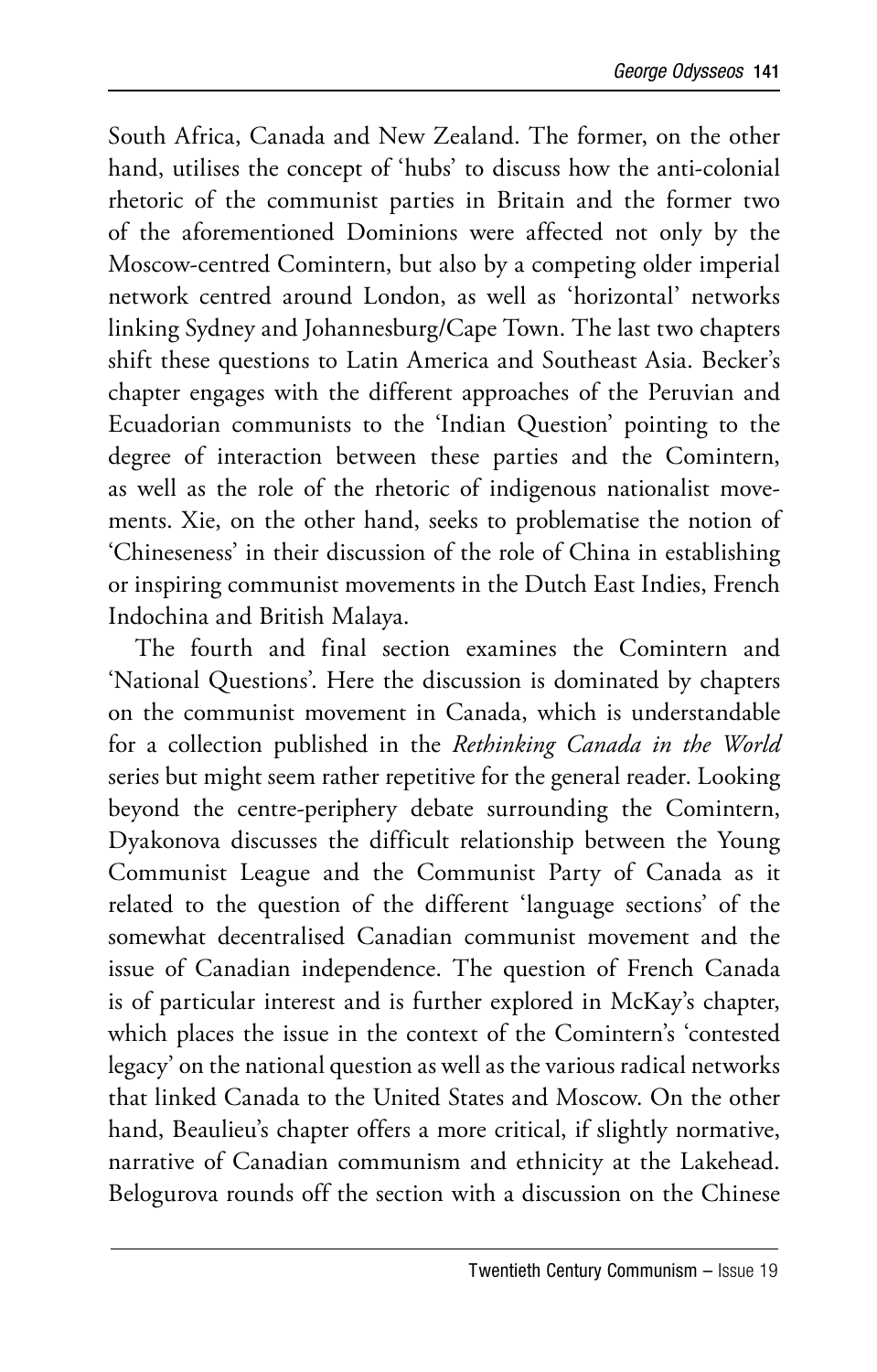Anti-Imperialist Alliance, a Comintern front organisation active in the Americas that operated with a certain degree of independence. The Comintern acted as a platform for this organisation, which managed to create overlapping, hybrid and horizontal networks in the United States, Canada and Cuba through their conception of national liberation. The collection ends with a brief conclusion and suggestions for further avenues of study.

> *George Odysseos University of Manchester*

**Oleksa Drachewych,** *The Communist International, Anti-Imperialism and Racial Equality in British Dominions***, London & New York: Routledge, 2019, ISBN 9780367582500, pp175** 

Oleksa Drachewych's book examines the policy of the Communist International (Comintern) on what this organisation called 'the national and colonial question' in general, and in three of Britain's former dominions, South Africa, Canada and Australia in particular.

The topic is important. At the end of the book, in the Epilogue, the author tries to convince his reader that the Comintern's legacy is still relevant today – but there is hardly any need for this, particularly as far as South Africa is concerned. Dominic Tweedie, vice chancellor of South Africa's internet Communist University, starts his list of three documents which, in his view, determined South Africa's history with the 'Comintern's Black Republic Resolution of 1928'.<sup>1</sup> And South African historians of different eras unequivocally call 'the Independent Native Republic' a source of the 'National Democratic Revolution' thesis, which has been the basis of the official policy of the African National Congress (ANC), now South Africa's ruling party.2 Such influence may be less evident in the other two former dominions today, but there is no doubt that the Comintern's ideas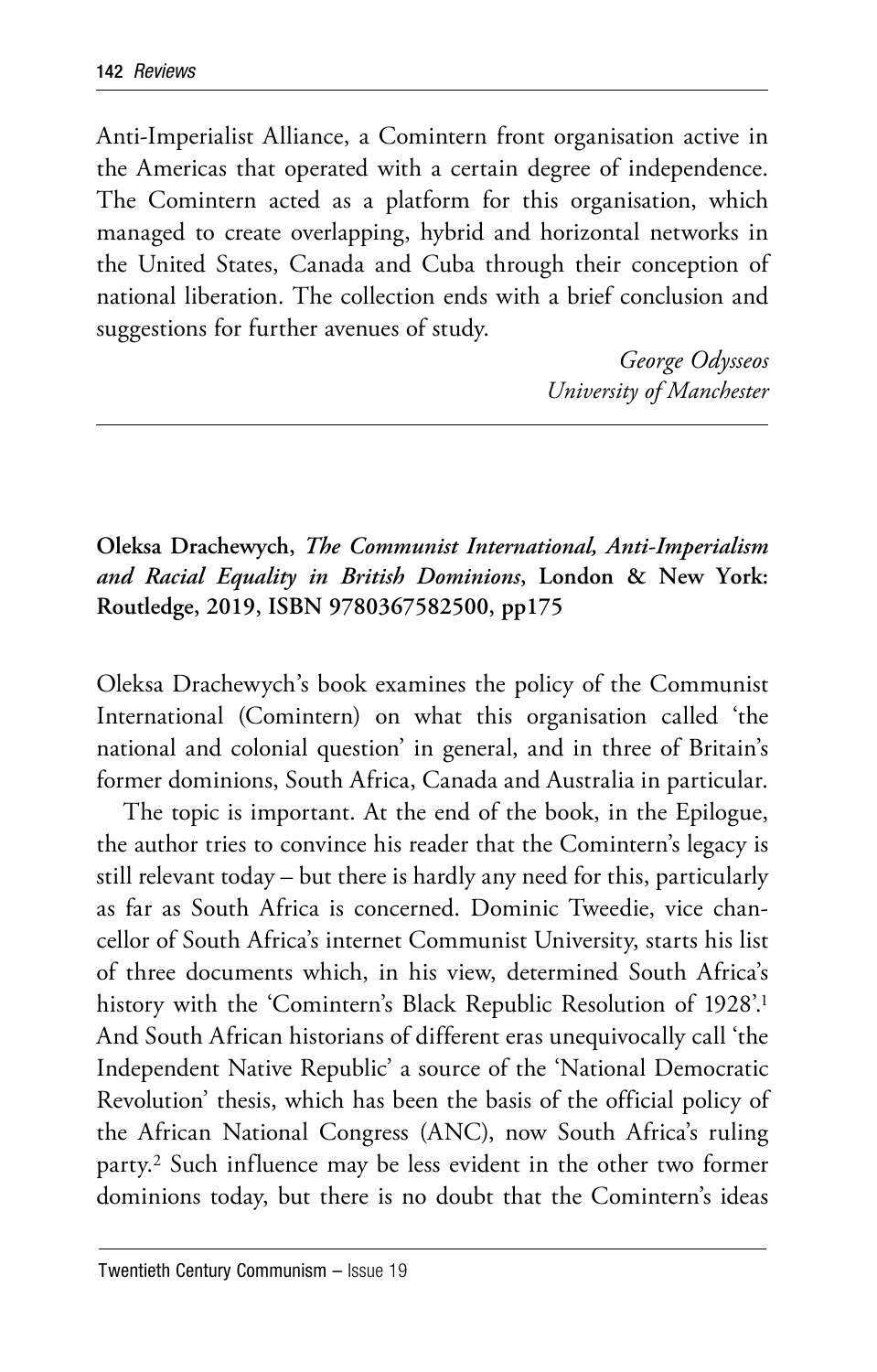contributed to the debate around core issues of nationality policy and ethno-national relations there too.

The first two chapters of Drachewych's book present a useful summary of the Comintern's evolving theoretical interpretations of national liberation movements and of its tactics for dealing with them. The author describes fluctuations of the Comintern's approach to colonial issues from its Second Congress (1921) which allowed communists in dependent countries to cooperate with other parties in the struggle against imperialism; to the Sixth (1928) which banned such alliances and introduced the goal of 'independent republics' for colonial peoples, to be inspired and propelled by communist parties alone; and finally to the Seventh (1935) which, in view of the menace of war, demanded that communists joined popular fronts against Nazism. He separates 'colonial' and 'racial' issues in Comintern's policy, probably because the debate on 'race' in the Comintern was started by African Americans and thus required a special consideration. But, of course, such a distinction was artificial, when applied to colonial and dependent countries.

 Two recurrent themes in the summary are the Comintern's pressure on communist parties in colonial and dependent countries to pay more attention to colonised peoples on the one hand, and the lack of attention to these issues on the part of the Comintern itself, on the other. The first topic stems from the communists' internationalist ideology, the second, from the Comintern's eurocentrism, of which Drachewych repeatedly accuses the organisation.

Drachwych highlights the crucial importance of personal contributions to the national–colonial debate. He refers, for example, to the role of M.N. Roy, an Indian communist, in the adoption by the Comintern of the policy of working with 'national-liberation', rather than 'bourgeois-democratic' parties in the colonies (which was Lenin's original suggestion at the Second Congress). According to the author, such personalities as Roy, Sen Katayama, a future founder of the Japanese communist party, Ho Chi Minh of the Communist party of Vietnam, and Willi Munzenberg, a prominent German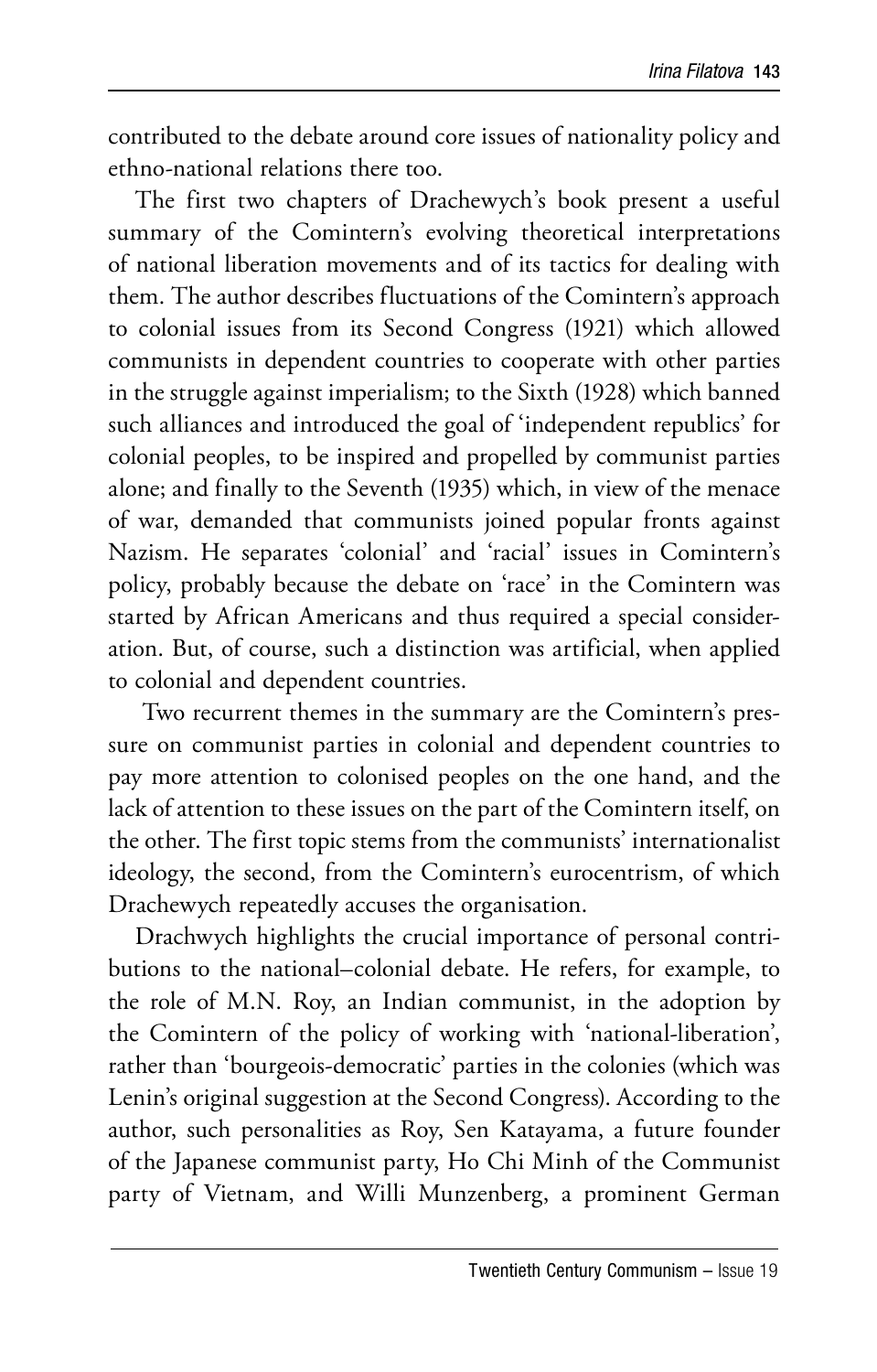communist and a founder of the League against Imperialism, played a particularly important role in keeping colonial issues on the Comintern's agenda and in developing the Comintern's policies for communist parties in the colonial world.

In his coverage of the three 'cases' of Comintern's relations with communist parties in the British Dominions Drachewych stresses the overwhelming significance of the Comintern's 'prioritisation' of a particular approach to colonial issues in each of them. Prioritisations changed, sometimes abruptly, in accordance with the Comintrn's general political line, but the author concentrates on the period between the Sixth and Seventh Congresses. At that time, for South Africa the Comintern prioritised racial issues. It insisted that the Communist Party of South Africa (CPSA) worked towards the 'independent native republic'. The Comintern's priority for Canada was its status as a 'secondary imperialist power' and thus the need for the Communist Party of Canada (CPC) to work for a revolution in order to achieve 'full independence' and resolve its ethnicity issues (the importance of migrant workers in the party and the difficulties of attracting French-speaking workers of French Canada, rather than to fight for an 'abstract independence' of the country from Britain (p104). For Australia, too, the Comintern prioritised its status as a 'secondary imperialist' power. Thus, its instruction to the Communist Party of Australia (CPA) was to oppose the government's 'White Australia' policy, to fight for the rights of the aboriginal and Melanesian peoples and for self-determination for New Guinea. All three 'prioritisations' happened in the wake of the Sixth congress. Before then the Comnintern had no particular policy for any of these three countries. The changes were, as the author rightly notes, associated with the Comintern's stricter policies and tighter control of its member parties in the 1930s, the period which the Comintern defined as the third post-war period of the development of capitalism.

Drachewych does not, however, give any explanation of the reasons for the Comintern's prioritisations. He writes, for example, that 'South Africa was an important country for the Comintern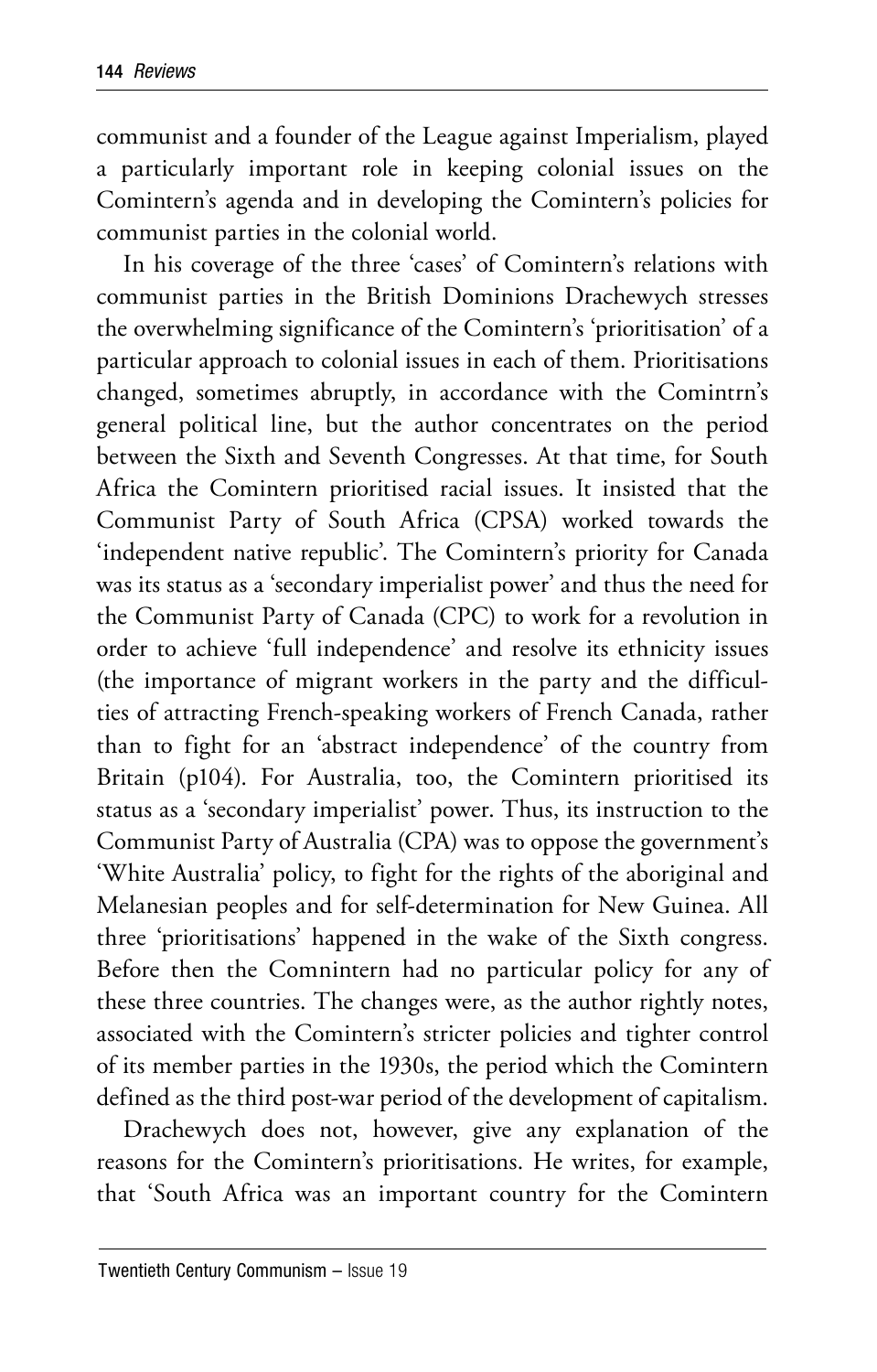because of the significance of the Native Republic Thesis and South Africa's prominent racial issues' (p98). But at the end of book the reader is no clearer as to why South Africa was singled out either for racial issues and the implementation of the 'independent native republic' thesis or for the Comintern's harsh treatment of the CPSA's leaders. Australia too had many racial problems, but its communist party was not required, nor did it offer, to implement an independent native republic policy. In the USA these problems were no less severe than in South Africa, and the American communist party was required to implement the Black Belt Republic thesis (the request for this originally came from black American communists themselves), but when it did nothing, its leadership was not sanctioned.

There are other inconsistencies in the book. The author praises the Australian party for its implementation of the Comintern's instructions and for doing so creatively by, for example, recognising the Aboriginals as a colonised population, demanding equal rights for them and participating in the Comintern's various local and international campaigns. He gives details of particular party publications on the Aboriginals, aimed at improving their situation and at educating white workers about them. No such praise goes to the South African party for denouncing racism and for speaking up on the need to improve the situation of black South Africans. The party's efforts to recruit them into the party and to work in their organisations long before the independent native republic resolution, are glossed over. The author does not give the CPSA any points even for the fact that it had black members long before 1928 (sources differ on the numbers).

The reader is left with the impression that Drachewych agrees with all the Comintern's policies and attitudes on colonial issues, no matter the repercussions of their implementation. He mentions the Comintern's 'limited knowledge of Canadian conditions' (p104) and the fact that generally 'European ignorance of colonial affairs hampered the effectiveness of the whole Comintern enterprise' (p33). Yet such limitations do not change the author's view that the Comintern's line was 'correct' or 'right', and the position of its oppo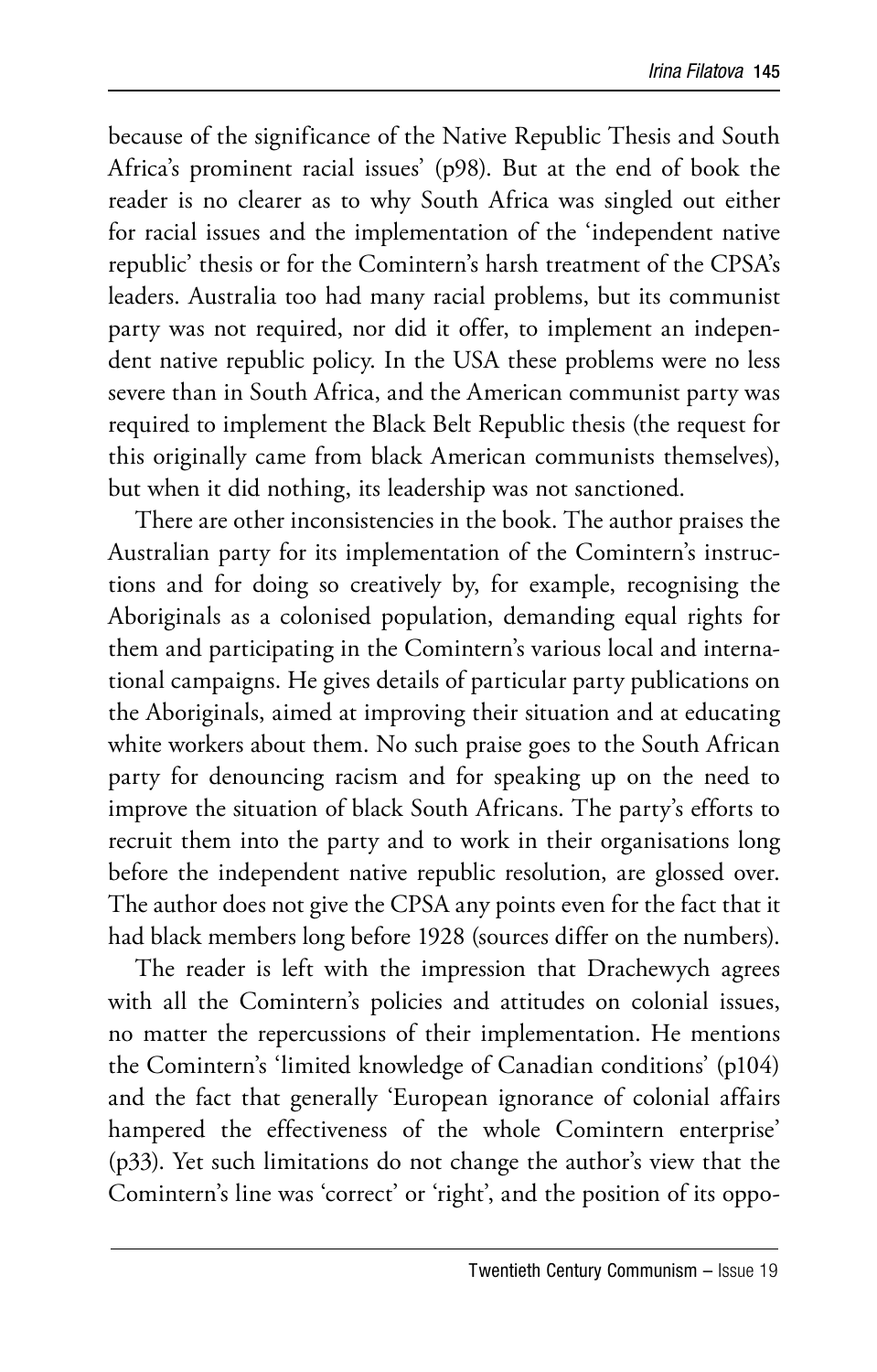nents, 'a mistake'. When speaking of this line he seldom puts 'correct' or 'incorrect' in inverted commas. (e.g. pp107, 115).

 Drachewych notes that sudden shifts in the Comintern's policy, its 'mixed messages' and 'contradictory policies damaged' the CPA (pp126, 128, 138), though temporarily. No such damage is mentioned in the case of either Canada or South Africa, although there the Comintern's intervention was greater and more damaging. The Comintern continuously rebuked the CPC for lack of initiative in implementing its line. The author agrees with this assessment of the party's activities and even calls it 'reactionary' for lack of 'variance' in following the Comintern line (p109). This despite the fact that his own list of the Comintern's multiple and extremely detailed instructions to the party (e.g. p110) clearly shows that its interventions left little room for local initiative, even leaving aside the forbidding effect of the censure and punishment of opponents of the line.

The Comintern's interventions in South Africa led to the near collapse of the CPSA, which the author barely mentions (p76). It seems that to Drachewych anything that 'radicalised' the parties under consideration was ultimately good for them whatever the immediate result, and the independent native republic policy was the path to such radicalisation. In his view, the late 1920s-early 1930s was a 'golden age of sorts' for the 'negro question' (p45) exactly because of the Comintern's interventions and because of the introduction of the independent native republic thesis. On the other hand, the Seventh congress (which dropped the independant native republic slogan) was followed by 'decline'. Drachevich seems to attribute the rise and ultimate victory of anticolonialism to the efforts of the Comintern, perhaps because for him the 'Comintern' and 'communism' are near synonyms. Sometimes he uses these terms interchangeably (see his 'Conclusion' and 'Epilogue'). He pegs even the success of anti-apartheid struggle in South Africa (including the armed struggle) on the 'independent native republic' (e.g. 157).

There are some notable omissions in the book. Drachewych writes that, 'upon its formation in 1919, the Comintern quickly focused on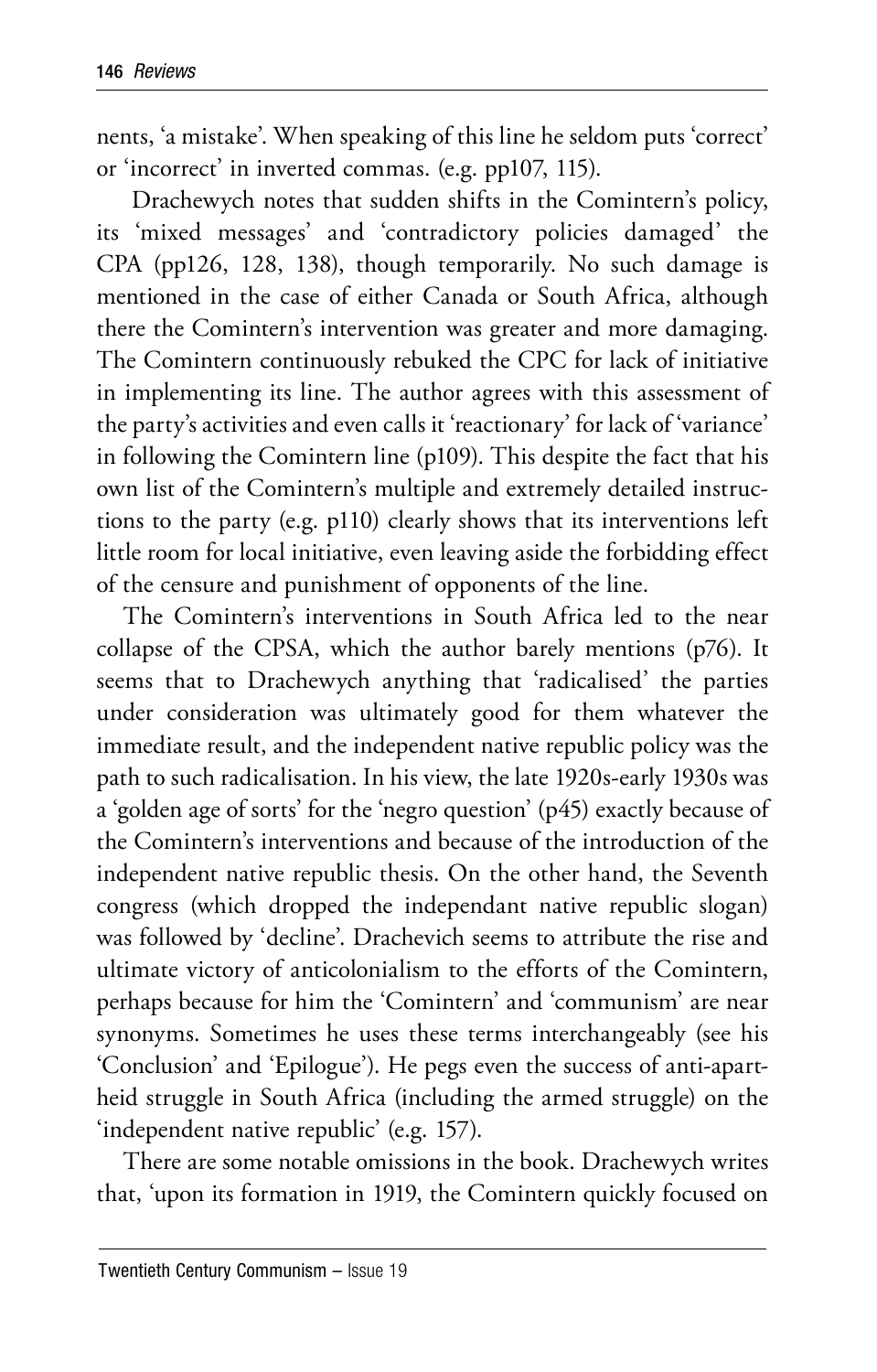the National and Colonial Questions. As time passed, the Comintern succumbed to eurocentrism and Soviet policy aims' (p49). But the Comintern's early interest in the national and colonial questions was also prompted by Soviet policy aims, as the Soviet state had at that time to deal with national movements, uprisings and war in the extremities of the former Tsarist empire. More importantly, there is no analysis of the influence of the Soviet state on the Comintern, either in terms of its general political line, or the internal situation in the organisation. There is a section called 'Priorities of the Soviet Union' in the book, but in fact it just repeats the author's view of the priorities of the Comintern.

The book would have benefited from a more detailed survey of local political and social situations in the three countries under consideration. It would have helped the reader to understand the predicament of the parties, whose leadership could see that the Comintern's policies could be disastrous, but it had to accept and implement them.

The author presents the Comintenrn's communications with the CPSA in much more detail, than with the CPC and the CPA. This, perhaps, is because he attributes a particular meaning to the independent native republic thesis and its implementation or the lack of it by the CPSA. Yet one cannot not but notice that the chapters on Canada and Australia are written on the basis of local party materials only, with no references to the Comintern archives, while such references abound in the chapter on South Africa. The author should have explained this discrepancy.

There are some easily avoidable mistakes in the text. The author consistently misspells the name of Nikolai Nasonov, a Russian communist and Comintern official. He also calls Berdichev, a wellknown Russian (now Ukrainian) town, 'Burdichev' (p80). Endre Sik (p54) was not 'the Soviet Union's most prominent expert on race', and he did not 'write as A. Shiek': Andrei Shiik was just the Russian spelling of his Hungarian name. He also taught at the Communist University of Toilers of the East, rather than at the Lenin School.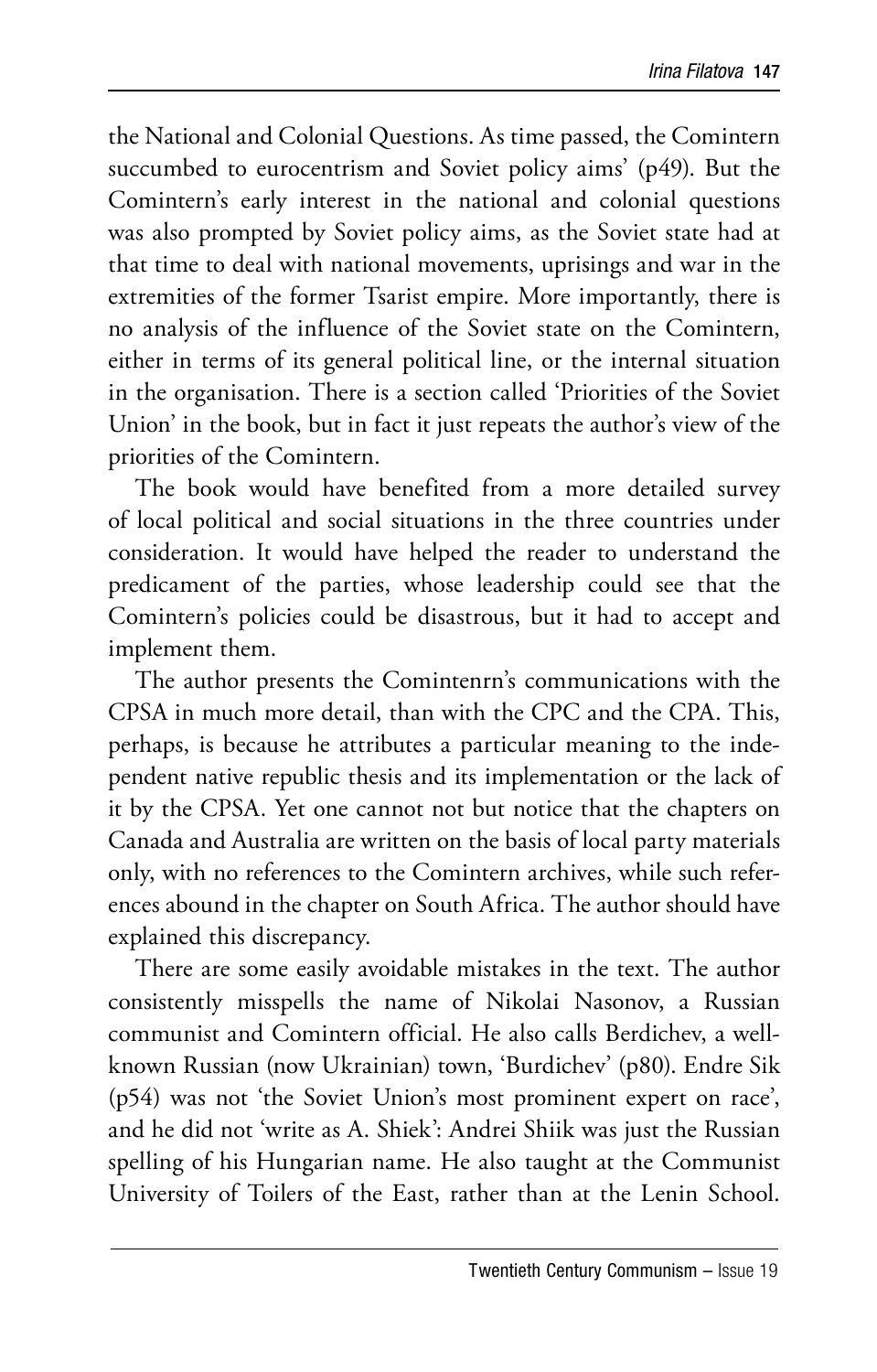It looks, though, as if the author generally does not distinguish between different Comintern's universities, calling them all just 'Lenin Schools' (e.g. p152). He writes that the first Comintern's emissary to South Africa was Paul Merker (p86), while it was actually Boris Idelson – a fact prominently covered in *South Africa and the Communist international; a Documentary History*, which Drachewych quotes extensively. The list could be continued.

The book is, overall, a useful and interesting contribution to the subject, but it would have benefited from further work.

*Irina Filatova National Research University – Higher School of Economics, Moscow. University of KwaZulu-Natal, Durban.* 

## **Notes**

- 1 Irina Filatova and Apollon Davidson, *The Hidden Thread: Russia and South Africa in the Soviet Era*, Johannesburg, Jonathan Ball, 2013, p109.
- 2 I. Filatova, 'The Lasting Legacy: Soviet Theory of the National Democratic Revolution and South Africa', *South African Historical Journal*, 64, 3, 2012, p20.

**Anne Hartmann,** *'Ich kam, ich sah, ich werde schreiben'. Lion Feuchtwanger in Moskau 1937. Eine Dokumentation***, Göttingen: Wallstein Verlag, 2017, ISBN 978-3-8353-3152-5, 456pp** 

German author Lion Feuchtwanger was one of those western intellectuals who visited Moscow in the late 1930s. Feuchtwanger's visit took place from the beginning of December 1936 to the beginning of February 1937. During his visit, Feuchtwanger met plenty of representatives of Soviet culture and tried to promote the publication of his books in Russian. He was also allowed to interview Stalin, and encouraged to participate in the show trials of Grigorii Zinoviev and Lev Kamenev. After his trip, Feuchtwanger collected his impressions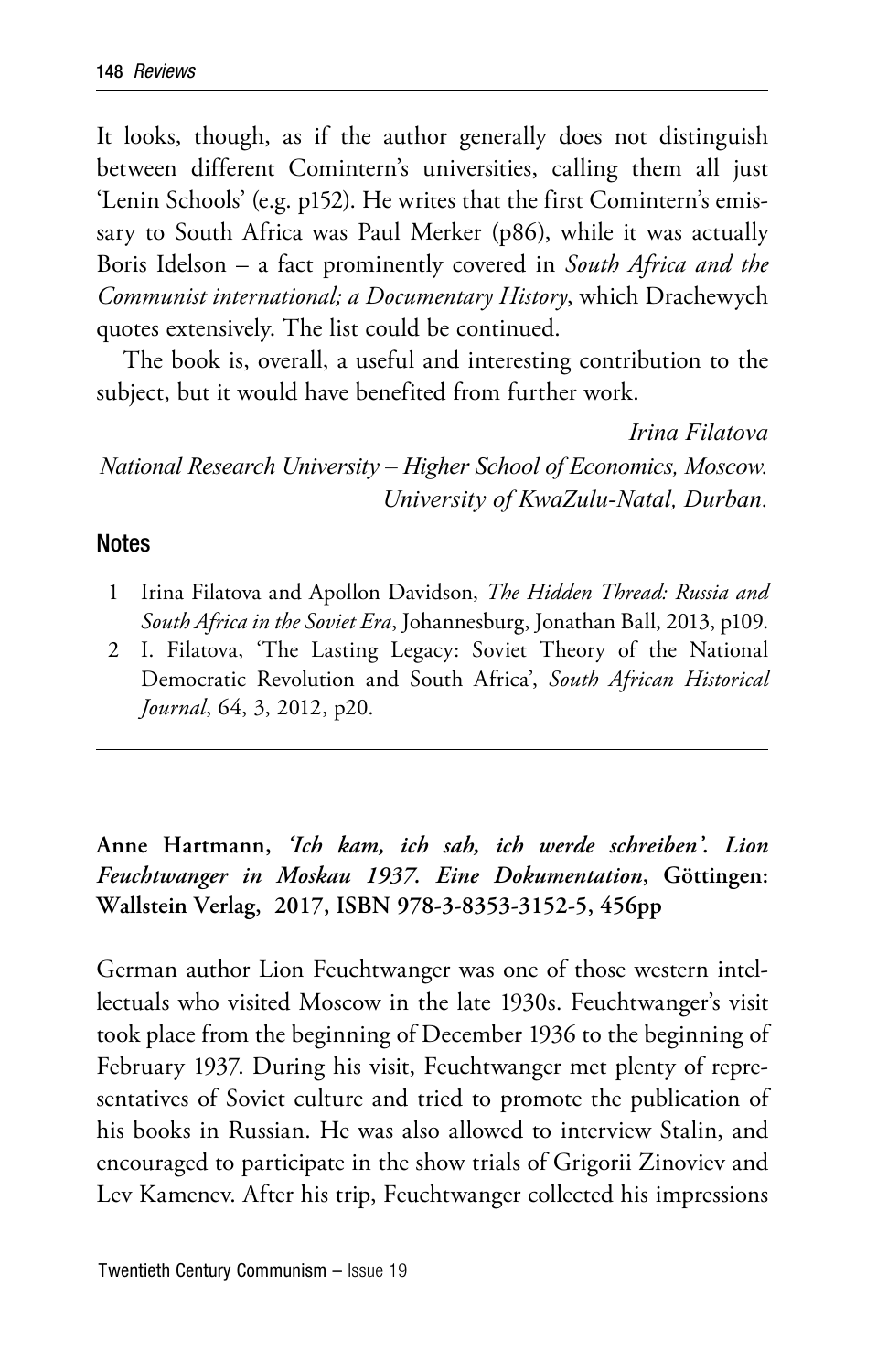of the visit in a book that came out in German in early summer 1937 and was soon followed by English, Russian and Spanish translations.

The visits of western intellectuals to the Soviet Union in the 1930s have been a popular research topic in recent years. Feuchtwanger's visit and his book have consequently been assessed in others works on the period: for instance, in Michael David-Fox's *Showcasing the Great Experiment* (2012). German linguist Anne Hartmann, who has published several articles on Feuchtwanger, has considered the background to the visit and the account of it that Feuchtwanger published. The new material she found in the Russian and other archives has been a stimulus for her study, and she has also sought to give her readers an opportunity to become acquainted with these documents. The result is an interesting book which attempts to study Feuchtwanger's visit as a biographical event and as making acquaintance with another culture. Hartmann has also wanted to find out how Feuchtwanger became closer to the Soviet Union and how he reacted to his hosts' proposals and attempts to win him over.

Feuchtwanger was not a committed political intellectual after the First World War, and he stressed that intellectuals were not suited to the hardships of politics. In his books *Erfolg* in 1930 and *Die Geschwister Oppenheim* in 1934 he did however express his concern about the activities of the national socialists. Having ended up in exile in southern France following Hitler's rise to power, Feuchtwanger spoke of the temporary victory of barbarism over reason.

The book describes in detail the interest the Soviet and German communists demonstrated towards Feuchtwanger from 1934 onwards. His invitation to the first Soviet writers' congress in August 1934, his persuasion to participate in the international writers' congress in Paris in July 1935 and the Soviet friends he got after the Paris congress proved of the attempts to get him involved in the anti-fascist work. Participation in Paris congress and acceptance to become an editor in a new German magazine-in-exile *Das Wort* published in Moscow from July 1936 indicated Feuchtwanger's own willingness to get involved in the anti-fascist work. In summer 1935,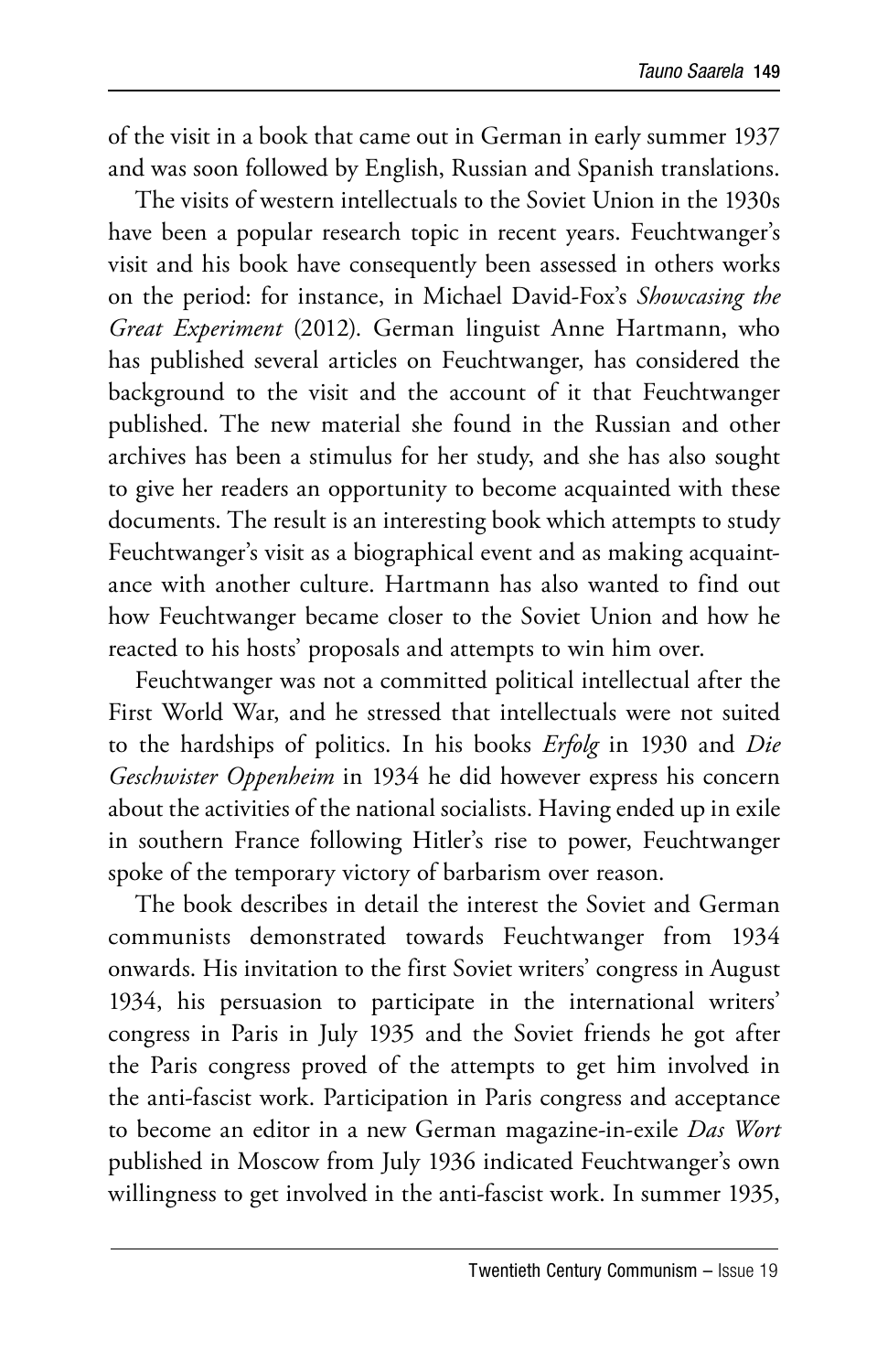his considerations of the Soviet Union as a credible counterforce of fascism became stronger and he connected the victory of reason from irrationalism, stupidity and barbarism with the Soviet Union. He also started to write for the Soviet publications. He, though, emphasized that he was not under any party or ideology.

Hartmann's book sheds light on how Feuchtwanger, through his books and events, became known in the Soviet Union, and how he was enticed with promises of further publications in Russian or making a film of one of his books. During his visit, Feuchtwanger took part in many celebrations, theatrical productions and other presentations. All of his visits and meetings with cultural representatives received plenty of publicity in the Soviet press, and he also negotiated actively regarding the publication or filming of his books.

Following the show trials of Zinoviev, Kamenev and Radek, Feuchtwanger found the sessions tiring, partly due to language problems. He was not convinced that the confessions were enough to prove the guilt of the accused. In the Soviet press, however, he suppressed his doubts and was ready to ascribe all manner of things to Trotsky.

The documents in the book also shed light on the discrepancies in Feuchtwanger's behaviour and opinions. In private discussions with Soviet artists and writers, Feuchtwanger stated that there was no freedom of press and no democracy in the Soviet Union. He was also critical of the Stalin cult. In articles published in the Soviet press, on the other hand, he depicted the Soviet Union as a state based on reason. He also explained the need to understand the necessity of the dictatorship in the face of the threat of war.

According to earlier studies of the episode, the publication in 1936 of André Gide's *Retour de l'U.R.S.S* provided the context for Feuchtwanger's visit. In Hartmann's account, it also figures as an important factor contributing to Feuchtwanger's orientation and reception. The documents reproduced in the book reveal how close Feuchtwanger's private criticism came to the opinions of Gide. He did not, however, share Gide's doubts about the rationality of the Soviet Union and distanced himself from Gide's views in his article in the Soviet press.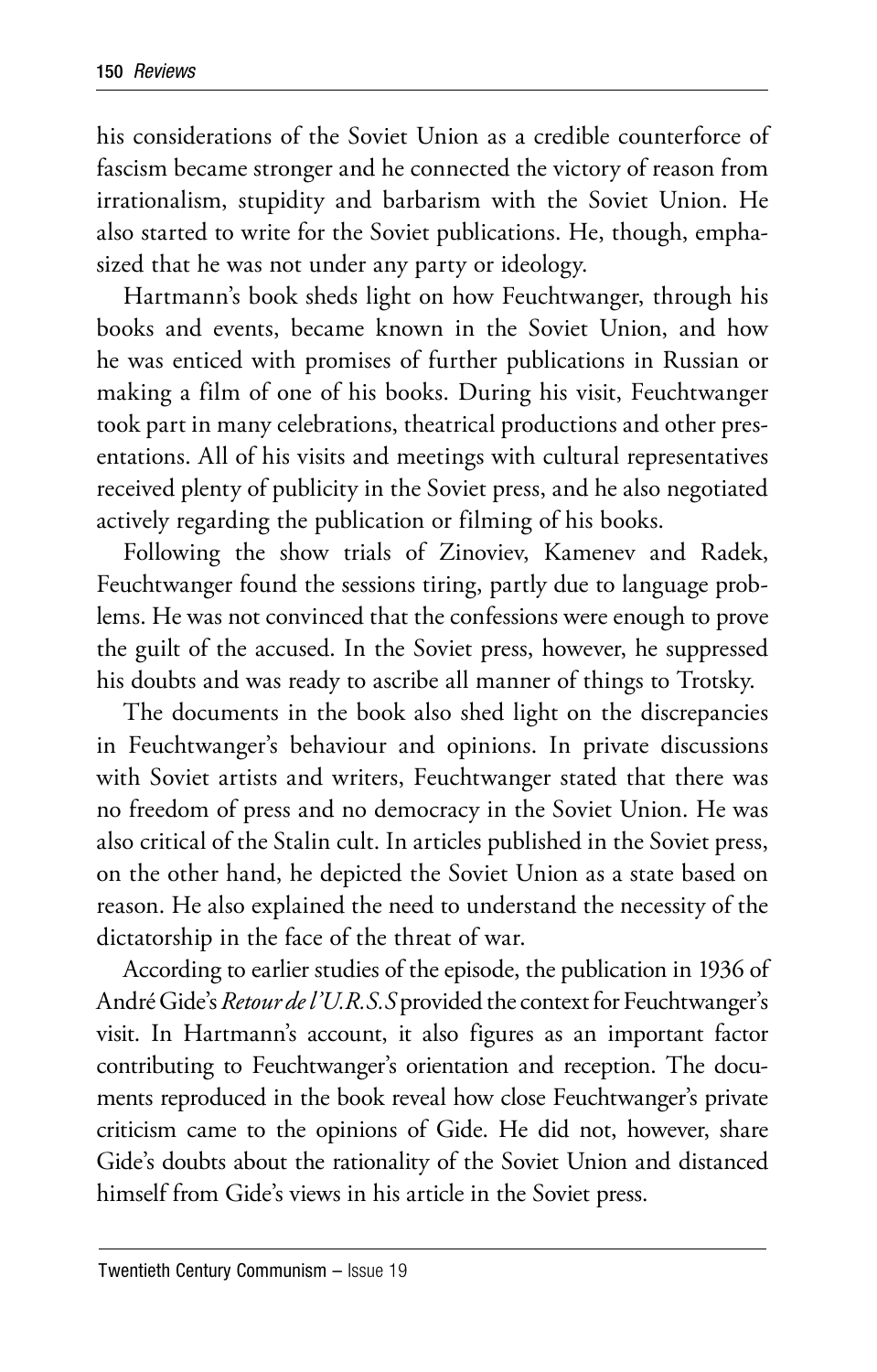Michael David-Fox has emphasised that the strong position Feuchtwanger accorded the Soviet Union in the anti-fascist fight was the motive for Feuchtwanger producing his positive account of the Soviet Union. Feuchtwanger, however, had had concerns regarding his intellectual independence. The documents reproduced here on the discussion he had with Stalin indicate that Stalin's answers convinced him of the independent position of the author under socialism and increased his willingness to commit himself to the Soviet Union.

Hartmann's beautiful treatment of the readerships to whom the book was addressed gives a nuanced picture of Feuchtwanger's intentions. Feuchtwanger hoped that his book would strengthen the anti-fascist united front and to win doubtful western intellectuals to the Soviet cause. In this respect, the book obviously enjoyed a degree of success – or at least Feuchtwanger expressed his satisfaction with the influence of the English version. On the other hand, the book deepened tensions among German emigrants, despite the support that Feuchtwanger received from his old friends. In France, he did not get his response to Gide published. Feuchtwanger hoped that the Russian version would have a critical influence on a Soviet public, and this was also a reason for his willingness to make changes to his manuscript.

In the course of revising the Russian version, Feuchtwanger diminished the merits of Trotsky and strengthened those of Stalin by decreasing or adding the number of adjectives. This, however, did not alter his original idea of presenting Stalin as an organiser and man of the moment, and Trotsky only as a writer. In addition to this, comparisons between Stalin's Soviet Union and Nazi Germany and between Stalin and Hitler were removed. Feuchtwanger was also willing to leave out his complaints about the fate of political prisoners and to soften his criticisms of Soviet art. The book still presented Stalin and Trotsky side by side, which was contrary to the Soviets' insistence on removing Trotsky's name and pictures everywhere. The characterisation of Stalin was also of a type that Soviet writers were unable to publish. In spite of Feuchtwanger's editing of the text, the book remained a western travel account.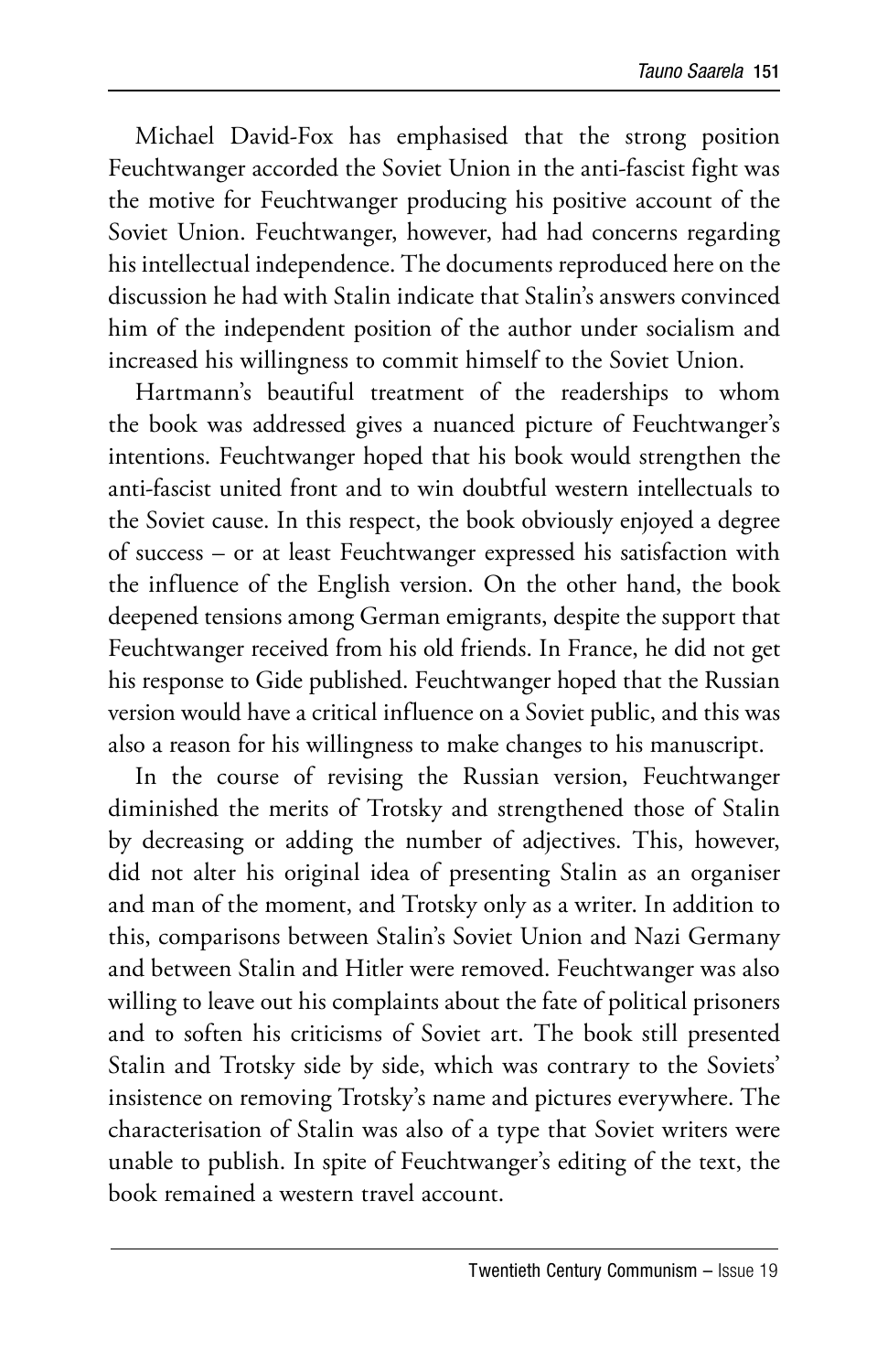The book came out in an edition of 200,000 copies at the end of November 1937, and the edition sold out in a week. Feuchtwanger was proud of being the only western author who had published his travel account in Russian. He was also satisfied with the fact that he had been able to publish his criticisms of Soviet conformism and censorship. His book, however, quickly disappeared from public view; although not officially banned, the circulation and reception of Feuchtwanger's books in the USSR became soon unsafe. Needless to say, this put paid to Feuchtwanger's hopes of having an impact on the culture of the Soviet Union.

Based on diaries, on reports written by his Soviet hosts, and on articles in a range of publications, Anne Hartmann has drawn a fascinating picture of the development of Lion Feuchtwanger's balancing act between independence and commitment, and between criticism and praise.

> *Tauno Saarela University of Helsinki*

**Alison Light,** *A Radical Romance***, London: Penguin Random House, 2019, ISBN: 9780241975350, pp229** 

**Sophie Scott-Brown,** *The Histories of Raphael Samuel: A Portrait of a People's Historian***, Canberra: ANU Press, 2017, ISBN: 1760460362, pp266**

What is it like to live with someone who in their 'communist unconscious' was apt to wake in the middle of the night to reassure his partner that 'darling, the working class is advancing across the globe'? To cohabit with someone who had been a communist since he was eight years old, had been heavily socialised across the dinner table by numerous communist aunts and uncles (in what he later described as 'family communism') and whose early friendships and personal relationships had been formed almost exclusively by 'the party'? A historian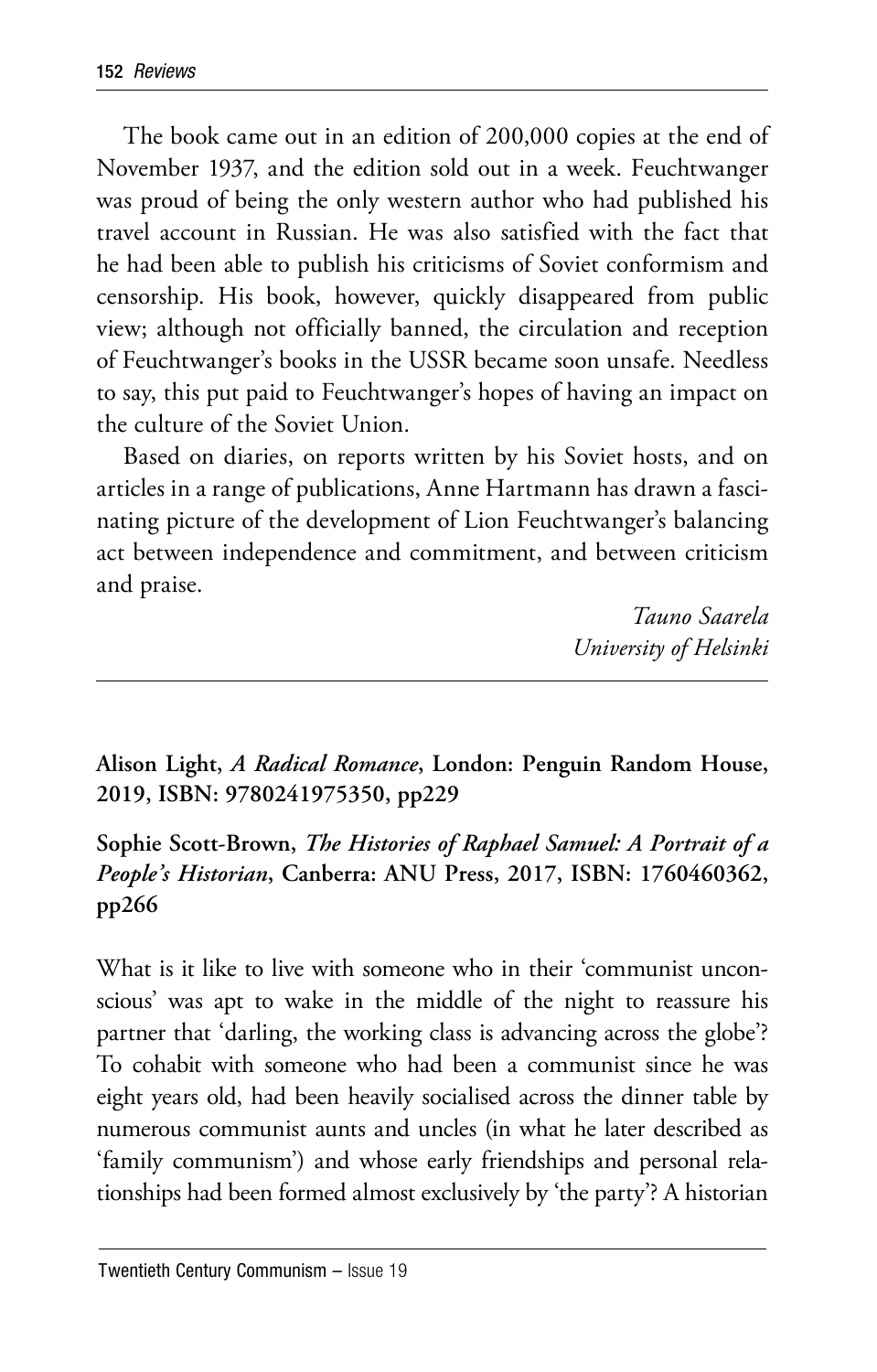and intellectual who had written extensively – better than anyone else – about the 'lost world of British communism', and long after he left it (in 1956) continued to call friends, students and lovers 'comrade'?

In this beautifully written memoir, at times deeply moving, at other moments very funny (and a gripping read throughout) Alison Light recounts her relatively short life with Raphael Samuel. Of course, she had to contend with more than his 'communist unconscious': he was twenty years older than her and had already lived several lives as communist activist, New Left intellectual, ground-breaking social historian and long-standing tutor of working-class students at Ruskin College. The book reveals his influence on her, and crucially, Light's influence on him. Initially the relationship was not without difficulty; the generational and class divides between them brought angst and arguments. It took time for her to become accepted by some of his friends (not without condescension on their part), while her mother was sceptical of him and his motives. It seems that neither his friends nor her parents expected the relationship to last. Her time with him included the formative period in her emergence as a writer, but it is also a deeply personal account of the changes in her life from working-class Portsmouth to once-working-class-soon-to-begentrified Spitalfields; her feminism and his communist unconscious enjoined in what they hoped would be a 'shared philosophy of life'.

 Before meeting him, she had had spells as a cleaner, tutor and BBC studio manager; had voted for Mrs Thatcher in the 1979 General Election, became the *Spare Rib's* TV critic and in general had spent time 'learning the varieties of the English middle classes, fathoming their tribes, their diets, their native habitats'. For those familiar with Raphael Samuel's research on the Headington Quarrymen, Morris Dancers, communist rituals and the changing aspirations of the inter-war middle classes, we get new insight here on his own habits and customs. Some of these will not surprise those who knew or came across him; always rushing and frequently late for tutorials or meetings: early morning (or late night) phone calls out of the blue, and his natural propensity for collaborative work, often interrupted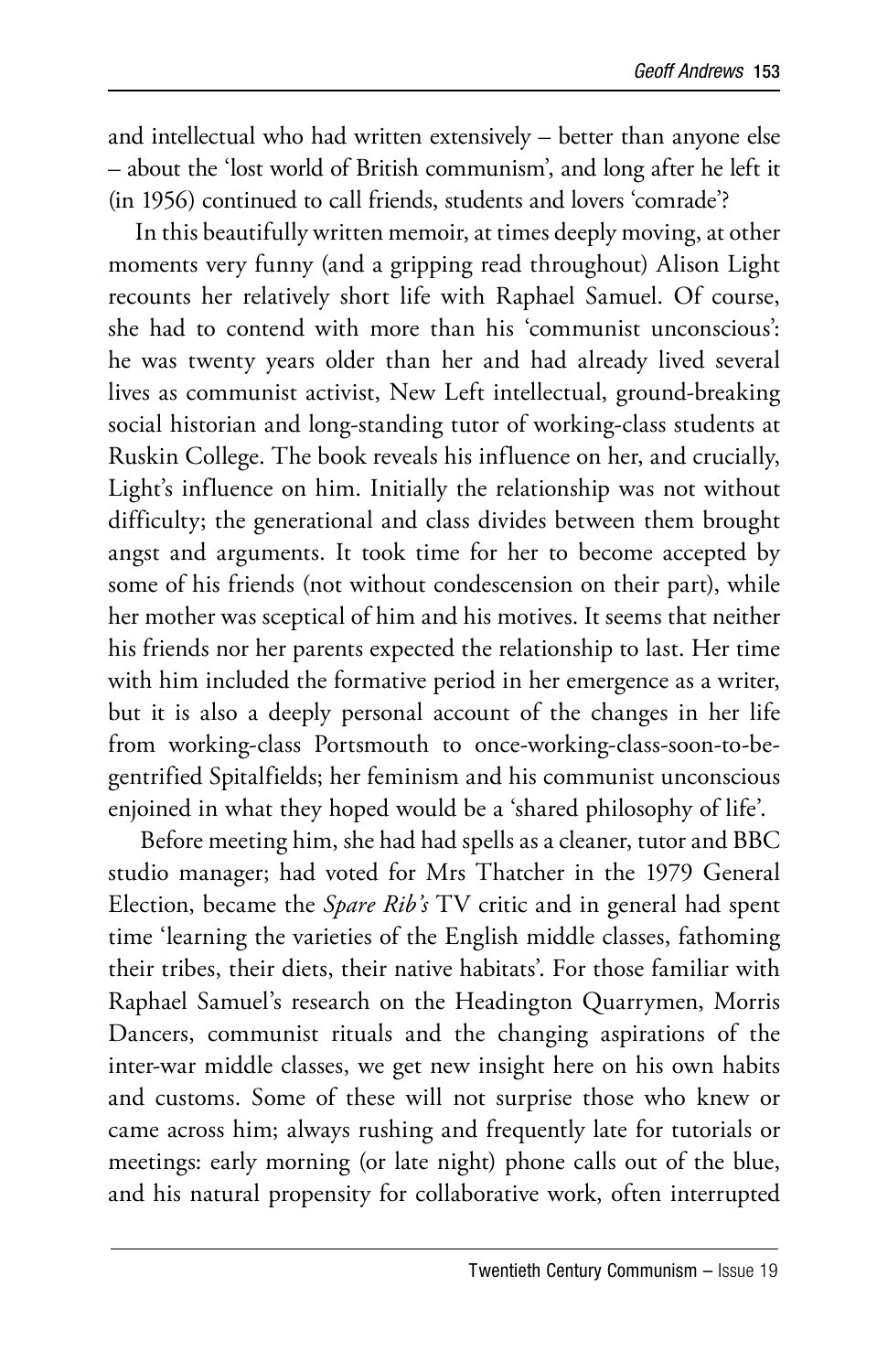by shared meals (and more phone calls). Then there is his propensity for starting new projects and putting on hold unfinished ones. Even his irregular sleeping patterns, often waking at night to carry on writing will not surprise many (he regularly slept in his tutorial room at Ruskin). His 'capacity to listen' and the 'seductive attention' he offered his new and old friends while often appearing 'spellbound' by their answers was something Alison Light experienced on their introduction at the Institute of Contemporary Arts in London. That was an unusual venue for their meetings which in the early days were often at History Workshop gatherings at Ruskin or in his house in Spitalfields. One of their first dates was spent at the Lumiere cinema to see Margarethe von Trotta's *Rosa Luxembourg*.

For Samuel, their love affair (he told her) was a 'new experience'. Given the centrality of 'comradeship' in his intellectual and political activities, getting married was for him 'counter cultural', while one of her friends joked that she had 'embourgeoisised' him. In fact, the marriage liberated them both from previous conventions. For the first time he took regular holidays (and not just, as for their honeymoon, to the Shetland Islands which he combined with a talk to the local Labour Party). They went to Crete, the Canary Islands and Cornwall. Marrying an Englishwoman, he told her, made him feel like a foreigner for the first time in his life: she was helping him to become English. In his writings he had suggested that for interwar Jewish communists, joining the CPGB was partly their way of becoming English. Even if he was sceptical about his religious ties, it remained an important part of his cultural identity. To her he was 'wonderfully foreign'; she enjoyed his cooking, especially the Tzimmes and Borscht, and was moved by his gesticulations and occasional Yiddish inflections.

One of the biggest transformations in her lifestyle was when she moved into his home in Elder St., Spitalfields in the heart of the old 'weaver's parish', where he had been living since 1962. In the prologue to the book, Light sets down the recurring images of that imposing building steeped in social history – as well as the memories of Samuel's more recent past – as she mourned his death in 1996: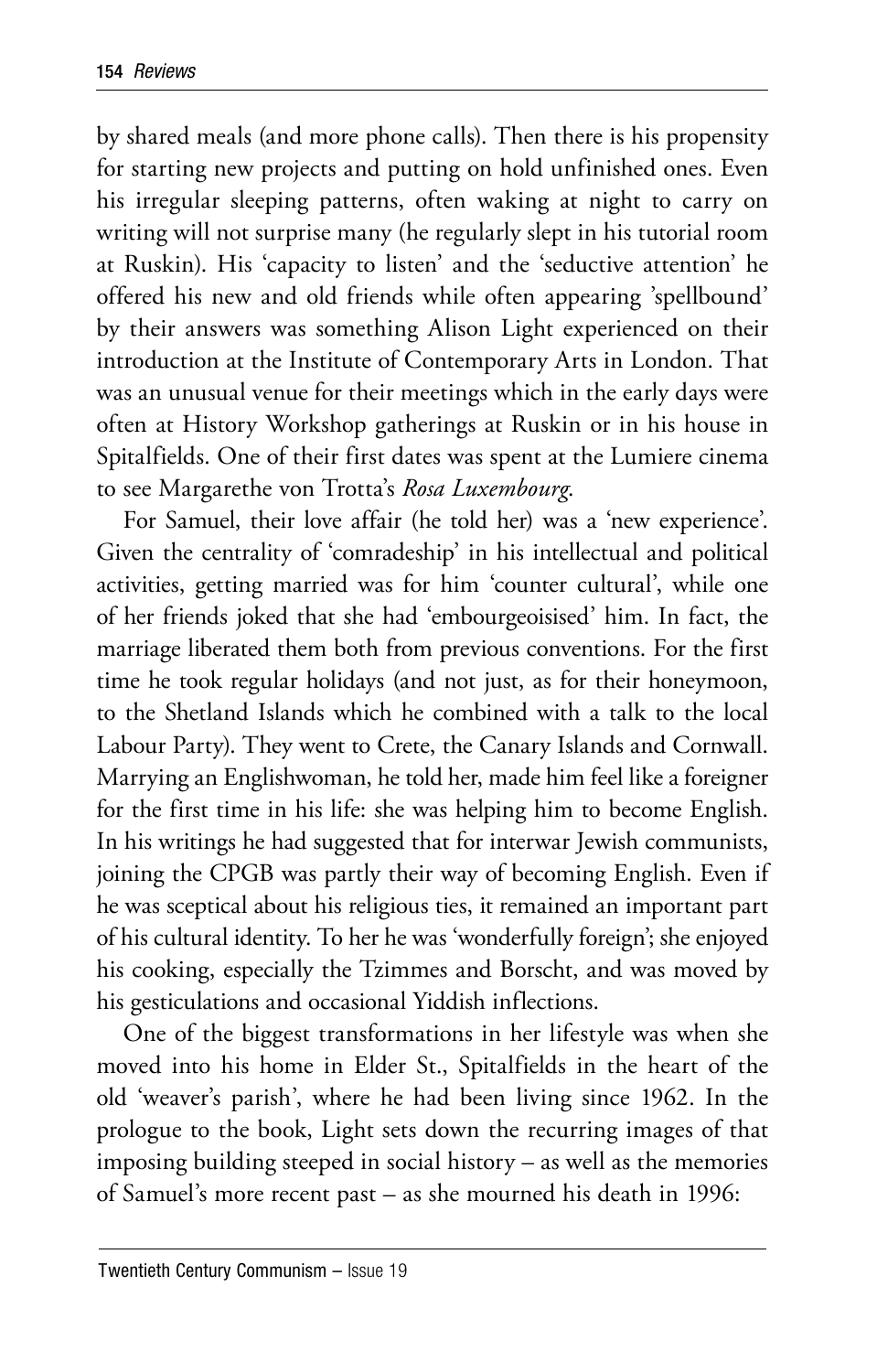I used to dream of Spitalfields more than I ever did of Raphael, in the tormented months of early widowhood. The tall, narrow houses looming over each other, the shadowy alleyways and courts, featured as the monochrome backdrop to a landscape of anxiety and menace, part Fritz Lang, part Hollywood noir, where I wandered distraught (p3).

Samuel had arranged the house to suit his needs: his study, the only room on the ground floor, was next to the front door: a kitchen with small fridge and ancient cooker was the meeting place in which he entertained countless friends, students, and left-wing intellectuals; a spiral staircase led to more rooms with bare wooden floors and bookshelves to the ceiling; elsewhere there was more evidence of his life as historian with prints and pictures, political caricatures, Turkish rugs and a London Corresponding Society coin (symbolising the demand for the reform of parliament) that he had discovered under an old floorboard. She described the house as having a 'Dickensian' feel. The toilet was outside, there was no TV, and central heating was only put in as one of his wedding presents to her.

Light's memoir was published shortly after the first in-depth study of Samuel's work. Sophie Scott-Brown's extensively researched biography provides great context for Samuel's distinctive contribution (despite the absence of an index). She carefully situates his approach as a historian within a broader assessment of his intellectual and political development from precocious schoolboy to student communist and First New Left intellectual through to the History Workshop and his later two volume works, *Patriotism* and *Theatres of Memory*. Drawing on interviews with family members, former students, social movement activists as well as his published writings, she captures his enormous range of enthusiasms, his concern for 'living' history and, of course, his commitment to history from below as a democratic principle. For Samuel, history was a collaborative endeavour, and his contribution went well beyond his own research and writings to encompass numerous workshops, conferences, unofficial supervisions of students and reading groups at his kitchen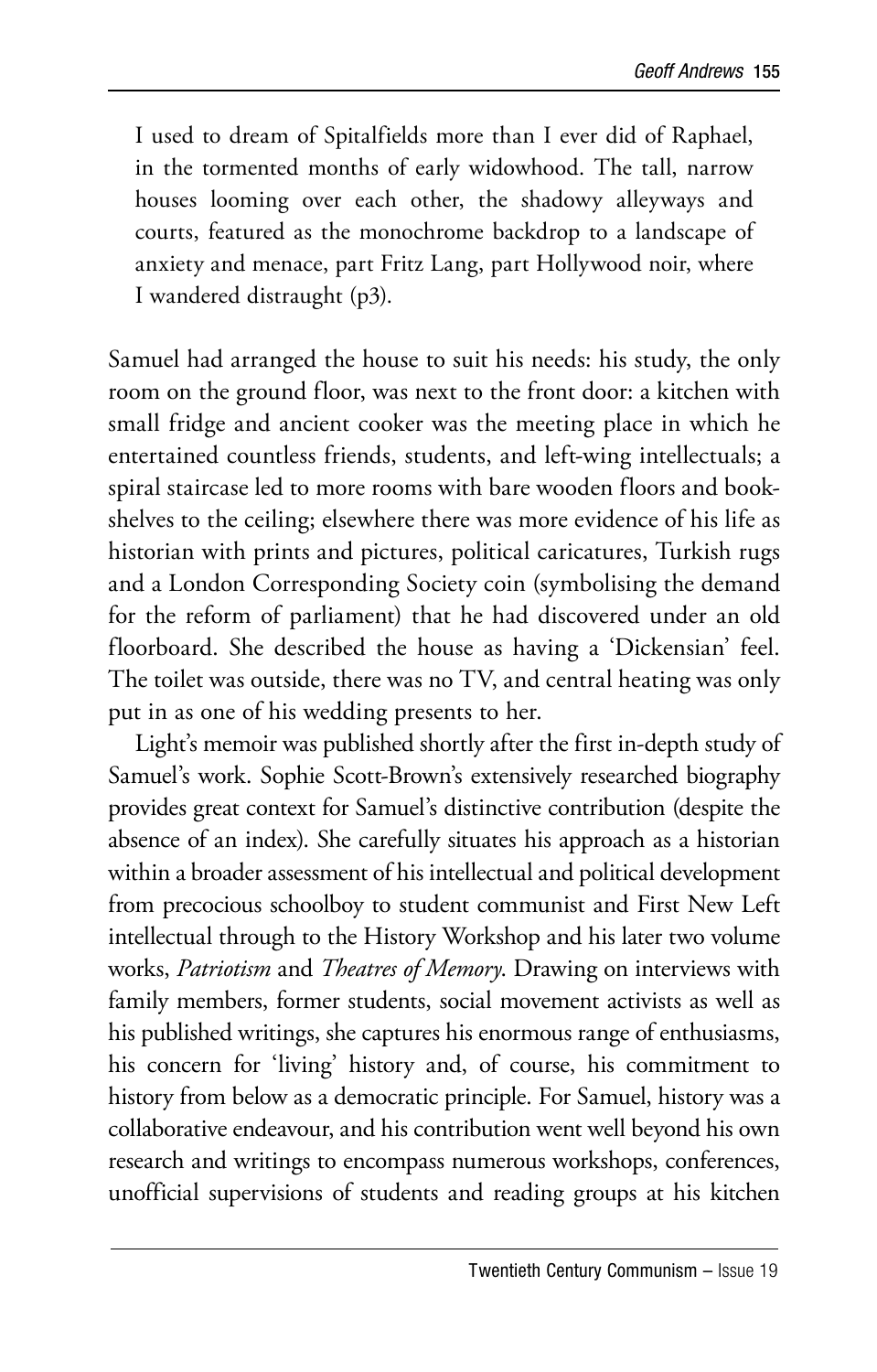table. This last habit was a family tradition; much of his early schooling in Marxism and history was at the house of his uncle Chimen and Aunt Miriam (Abramsky) whose salons in their Parliament Hill home for family and friends were legendary (and described in Sasha Abramsky's *The House of Twenty Thousand Books*).

There is fresh insight on his writing and teaching methods, and the convergence of his intellectual and political commitments at defining moments in left politics, including the birth of the First New Left; the inaugural Women's Liberation Conference in 1970 (Light dates it as 1967) the epic clash in an Oxford church in 1979 between E. P. Thompson and Richard Johnson in the wake of Thompson's *The Poverty of Theory,* and the 1984-85 Miners' Strike.

It is fair to say that Samuel has sometimes been neglected in comparison to other Marxist historians though his status as (what we would now call) a public intellectual should not be in doubt. He took his work to the public through the *Guardian* 'Agenda' pages, in BBC radio broadcasts, in talks to local history groups and workshops and through his participation – of which he felt a duty as historian – in important debates on the teaching of history in the national curriculum. Scott-Brown makes the point that one reason why Samuel has not had the attention he deserves is that his approach as historian and publication record did not fit easily into academic convention. This, of course, says more about the narrow world of academic life – which has worsened in the years since his death – than about him. He would not have had to worry about 'impacts'. His research and writings were vast – as evident in his enormous archive at the Bishopsgate Institute near his former home. Some criticisms of an overly sentimental view of the working classes have merit, while it would have been stimulating to hear his views today on the ongoing arguments about the historical significance of statues and public memorials to which the Black Lives Matter movement has given a renewed sense of urgency.

> *Geoff Andrews Open University*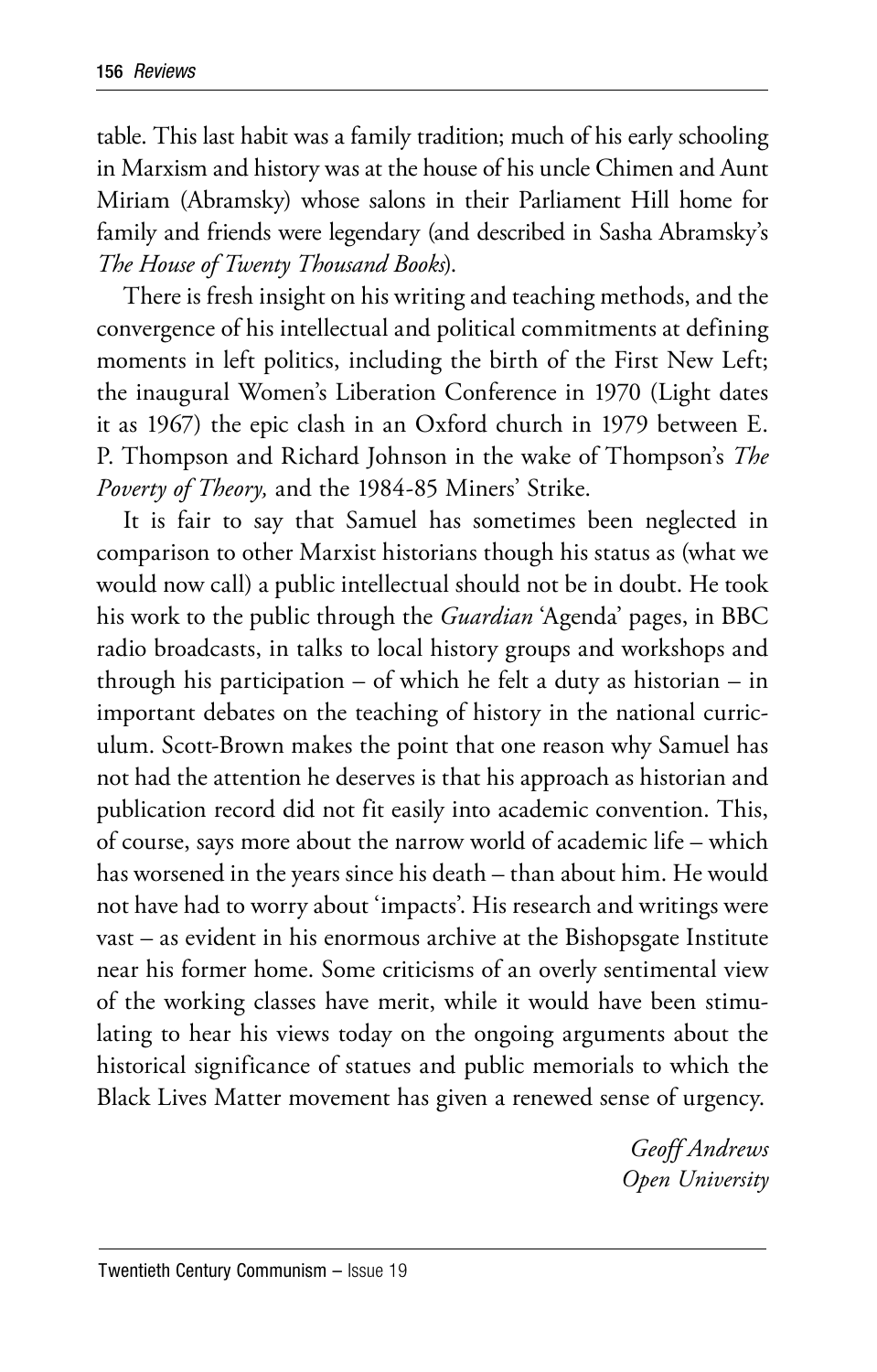**Thomas Beaumont,** *Fellow Travellers. Communist Trade Unionism and Industrial Relations on the French Railways, 1914-1939,* **Liverpool: Liverpool University Press, 2019, ISBN 978-1-78962-080-1, 272pp.**

Both at home and abroad, French railway workers have a formidable (some might say irksome) reputation for industrial militancy. Their great strikes, which paralysed the national rail network in 1947, 1968 and 1995, were an important and spectacular feature of the wider socio-political upheavals of those years. However, it has been the historians' settled view that, between the wars, French *cheminots* were much less militant than other workers, most notably the coal miners of the north-east and the metalworkers of the Parisian *banlieue rouge*. Indeed, Thomas Beaumont's new study of communist railway workers is bookended by humiliating defeats: the spectacular failure of the 1920 strike, then the futile attempt, in November 1938, to stop Edouard Daladier from decreeing the abolition of the 40-hour week, one of the great gains of the Front populaire only two years previously. Railway workers had obediently served the French occupation of the Ruhr and were conspicuous by their absence from the euphoric wave of strikes and factory occupations that followed electoral victory in May 1936. During this period, *cheminots* bore the brunt of an authoritarian management enthusiastically backed by state power, as illustrated by abundant police surveillance documents.

However, Beaumont shows that communist-led militancy was a feature of industrial relations on the French railways during this time, and took forms other than strike action. Certainly, the vote at the Congress of Tours in 1920 to adhere to the Third International did not lead to communist domination of the French left: like the PCF, the breakaway CGTU trade union federation was dominated immediately afterwards by the socialist and reformist *frère-ennemi*. However, Beaumont explicates how, in the course of the 1920s, communists on the railways moved from workplace propaganda campaigns about distant struggles in China or the United States to building up their influence by engaging with the immediate concerns of workers,